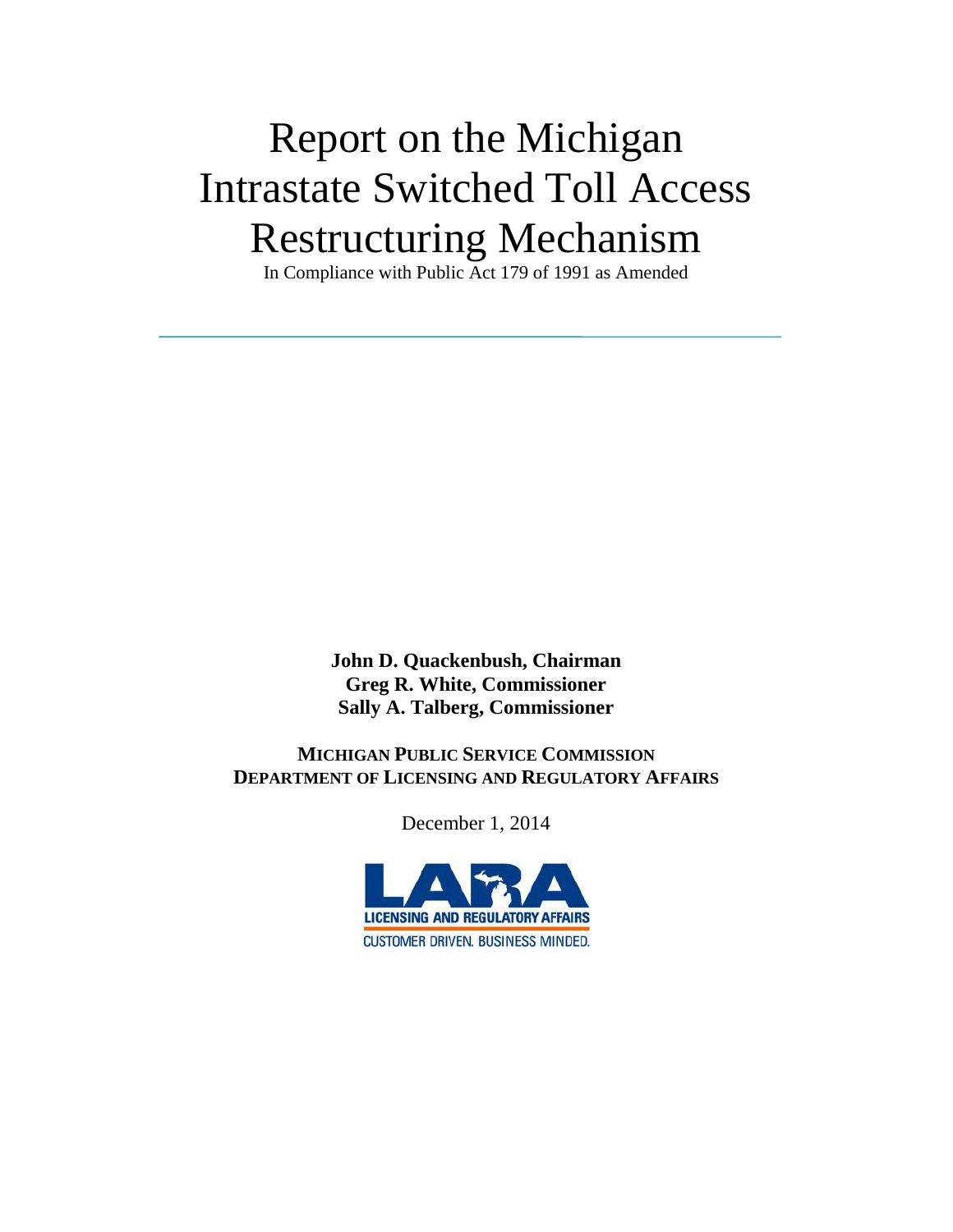## **Table of Contents**

<span id="page-1-0"></span>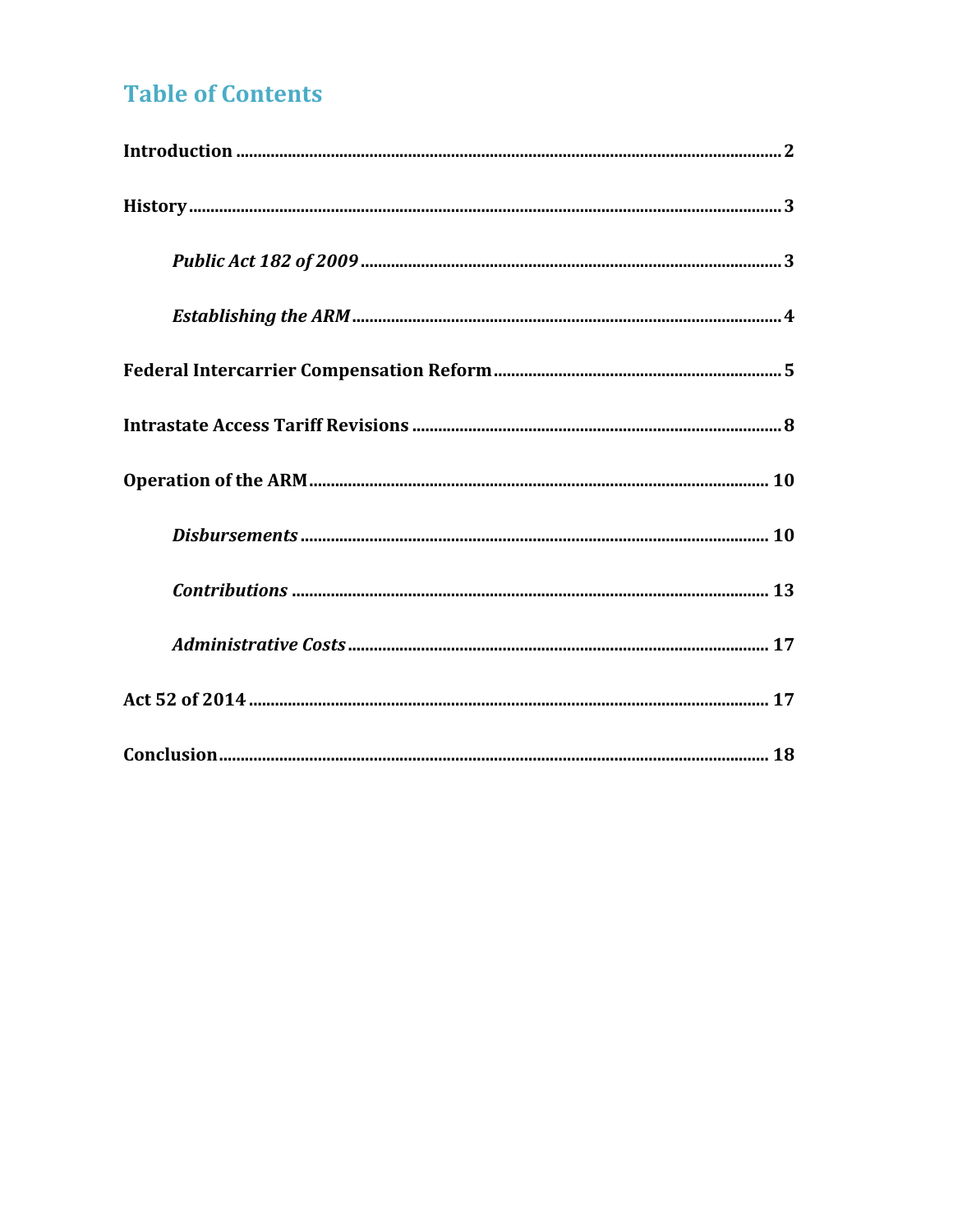## **Introduction**

Section 310 of the Michigan Telecommunications Act (MTA), MCL 484.2310, directs the Michigan Public Service Commission (Commission) to submit an annual report describing the operation and administration of the Michigan Intrastate Switched Toll Access Restructuring Mechanism (ARM). The MTA requires that the report include "the total amount of money collected from contributing providers, the total amount of money disbursed to each eligible provider, the costs of administration, and any other information considered relevant by the Commission."<sup>1</sup> Pursuant to the MTA, company-specific information pertaining to demand data, contributions, and revenue information is exempt from public disclosure. Therefore, the report focuses on the aggregate activity of the fund. The ARM became operational on September 13, 2010 and in accordance with the MTA will provide disbursements for a total of 12 years. The total initial size of the ARM, as shown below in Figure 1, was \$17,539,756.57. This amount includes 12 months of disbursements equal to \$15,784,390.68, \$440,000 for approximated administrative costs, and \$1,315,365.89 (equal to one month of disbursements) as a cash reserve.

#### **Figure 1: Initial Size of the ARM**

| One Year of Disbursements                       | \$15,784,390.68 |
|-------------------------------------------------|-----------------|
| <b>IOne Year Estimated Administrative Costs</b> | \$440,000.00    |
| Cash Reserve = One Month of Disbursements       | \$1,315,365.89  |
| <b>Total ARM Size</b>                           | \$17,539,756.57 |

This is the fourth annual report issued on the operation of the ARM. The report details the process by which the implementation of the ARM occurred and data for the first four

 $^{1}$  MCL 484.2310(10)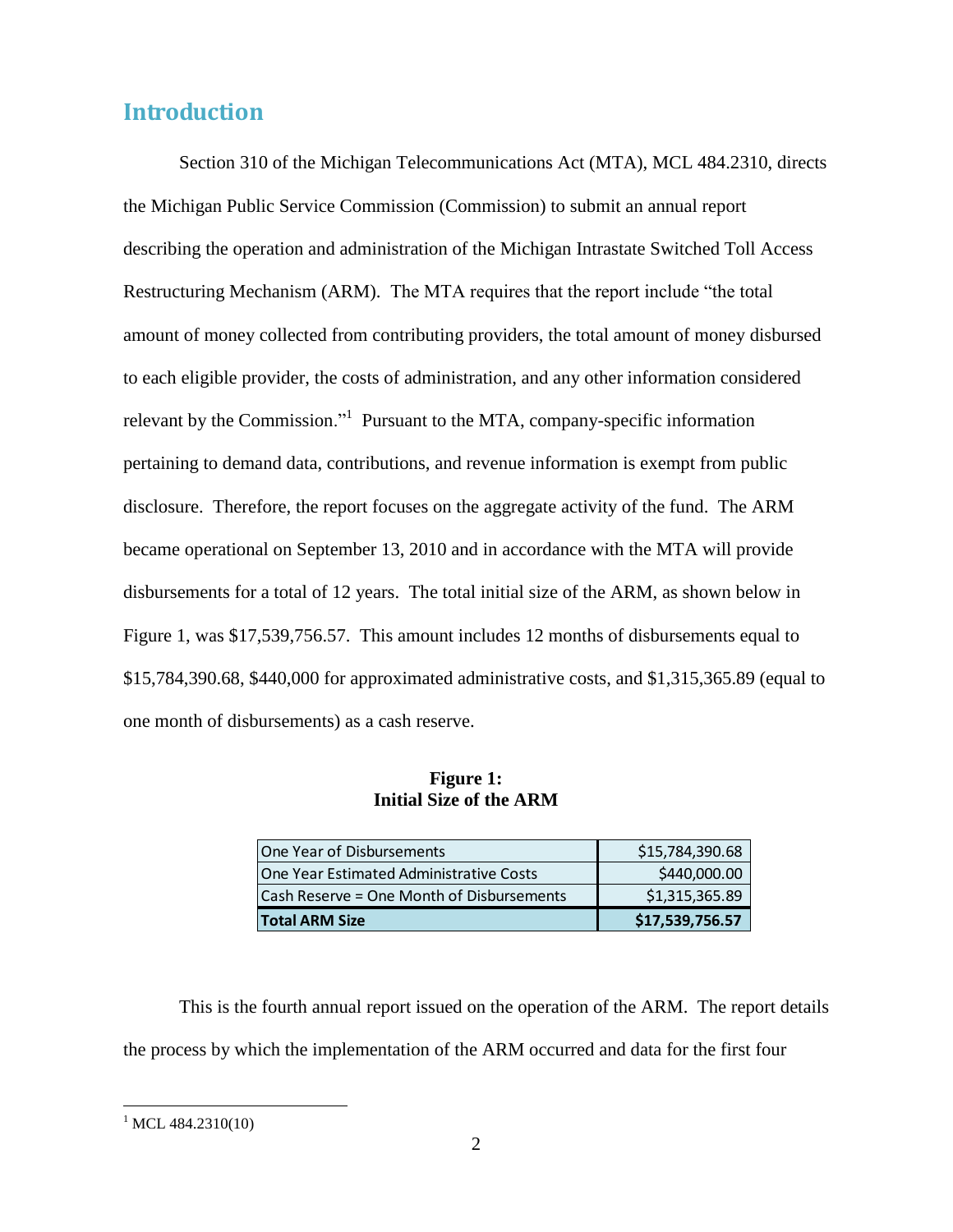years of the activity of the ARM. This report also discusses intercarrier compensation reform at the federal level. The Commission has been and continues to be an active participant in the federal proceedings and will provide additional information to the Governor and Legislature as necessary.

### <span id="page-3-0"></span>**History**

#### <span id="page-3-1"></span>*Public Act 182 of 2009*

Intrastate switched toll access charges (intrastate access charges) are part of the larger system of intercarrier compensation that providers charge to each other for originating and terminating calls on their networks. Intrastate access charges were historically under the sole jurisdiction of the states, while other components of intercarrier compensation fell under federal or joint federal-state jurisdiction. These charges were originally put into place long before newer technologies such as mobile wireless and broadband/voice over internet protocol (VoIP) existed, and in 2009 the Michigan Legislature sought to update and modernize them for today's telecommunications marketplace.

The legislative process consisted of workgroups of interested stakeholders and included telecommunications carriers and Commission Staff. Commission Staff served an educational and informational role throughout the workgroup process. On December 17, 2009, 2009 PA 182 (Act 182 of 2009) became law. Act 182 of 2009 amended Section 310 of the MTA*.* Prior to Act 182 of 2009, providers with over 250,000 access lines were required to set their intrastate switched toll access service rates at levels no higher than the corresponding interstate rates. Act 182 of 2009 expanded that requirement to include all providers in Michigan. Act 182 of 2009 set two separate transition paths toward this new requirement based upon whether a provider is considered eligible or non-eligible under the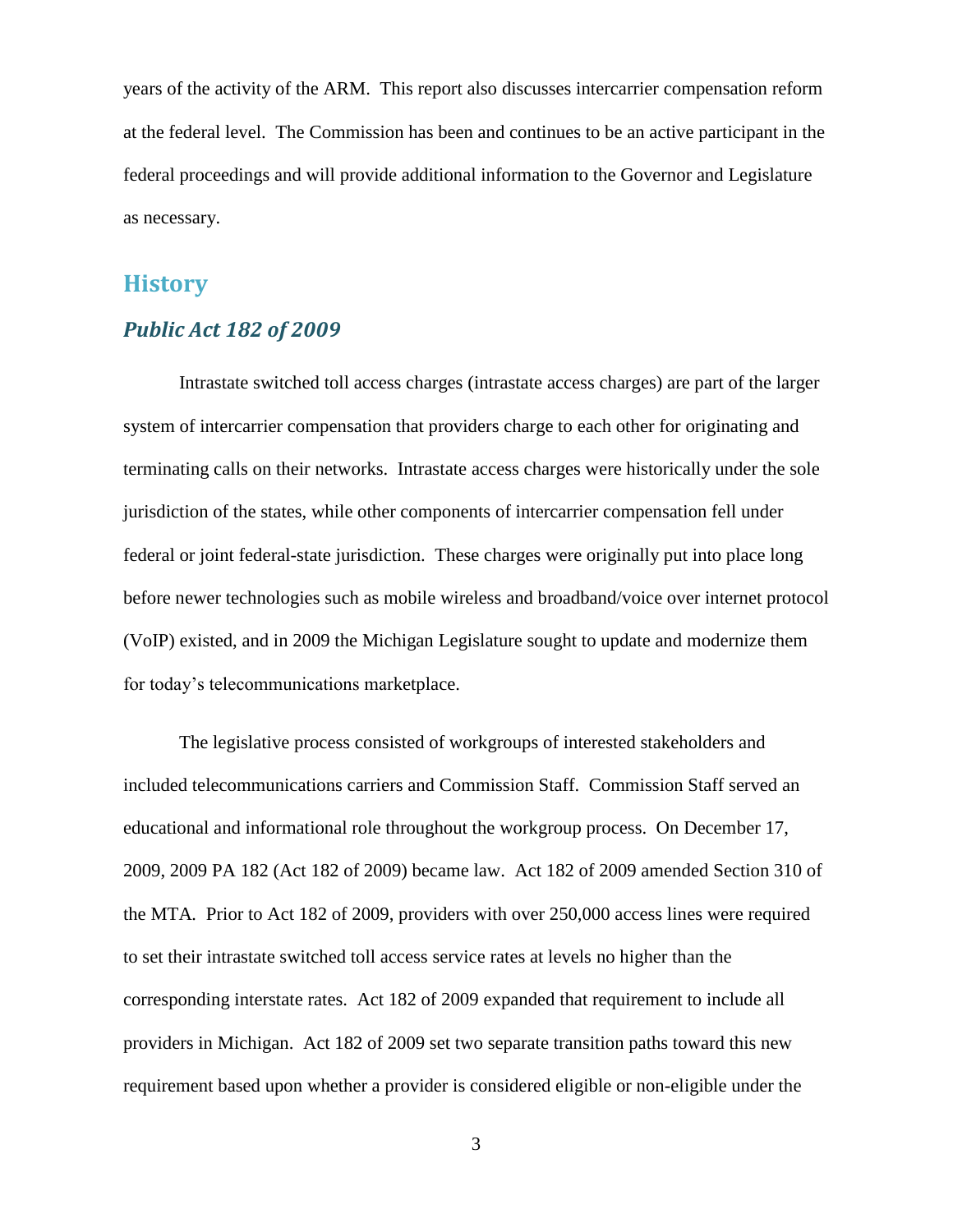Act and created the ARM as a transition mechanism for eligible providers to recover a portion of the lost revenues resulting from the reform.

#### <span id="page-4-0"></span>*Establishing the ARM*

Pursuant to Act 182 of 2009 the Commission was charged with establishing "the procedures and timelines for organizing, funding, and administering the restructuring mechanism."<sup>2</sup> To meet that charge, the Commission issued an order on January 11, 2010, initiating the docket for Case No. U-16183 for the purpose of implementing Act 182 of 2009. In that order, the Commission sought the confidential and non-confidential data needed to calculate the size of the ARM and the appropriate contribution percentage for the ARM, and informed providers of the mandatory tariff filings to meet the requirements of the amended MTA.

In compliance with the timeline established in the amended MTA, the Commission issued an order in Case No. U-16183 on April 13, 2010 setting the total size of the restructuring mechanism and the amounts to be disbursed to each eligible provider. Detailed information about disbursement amounts is included in the *Operation of the ARM* section of this report. On May 17, 2010, the Commission issued another order in Case No. U-16183 setting the initial contribution percentage and seeking comment on an appropriate review schedule for the contribution percentage, whether to set a minimum contribution amount, and other issues related to the administration of the ARM.

On August 8, 2010, the Commission issued an order finalizing the administrative process and the methodology for contributions to and disbursements from the ARM. In accordance with the amended MTA, the Commission established September 13, 2010 as the operational date of the ARM. Initial contributions to the ARM, as well as initial revised tariff

 $^{2}$  MCL 484.2310(10)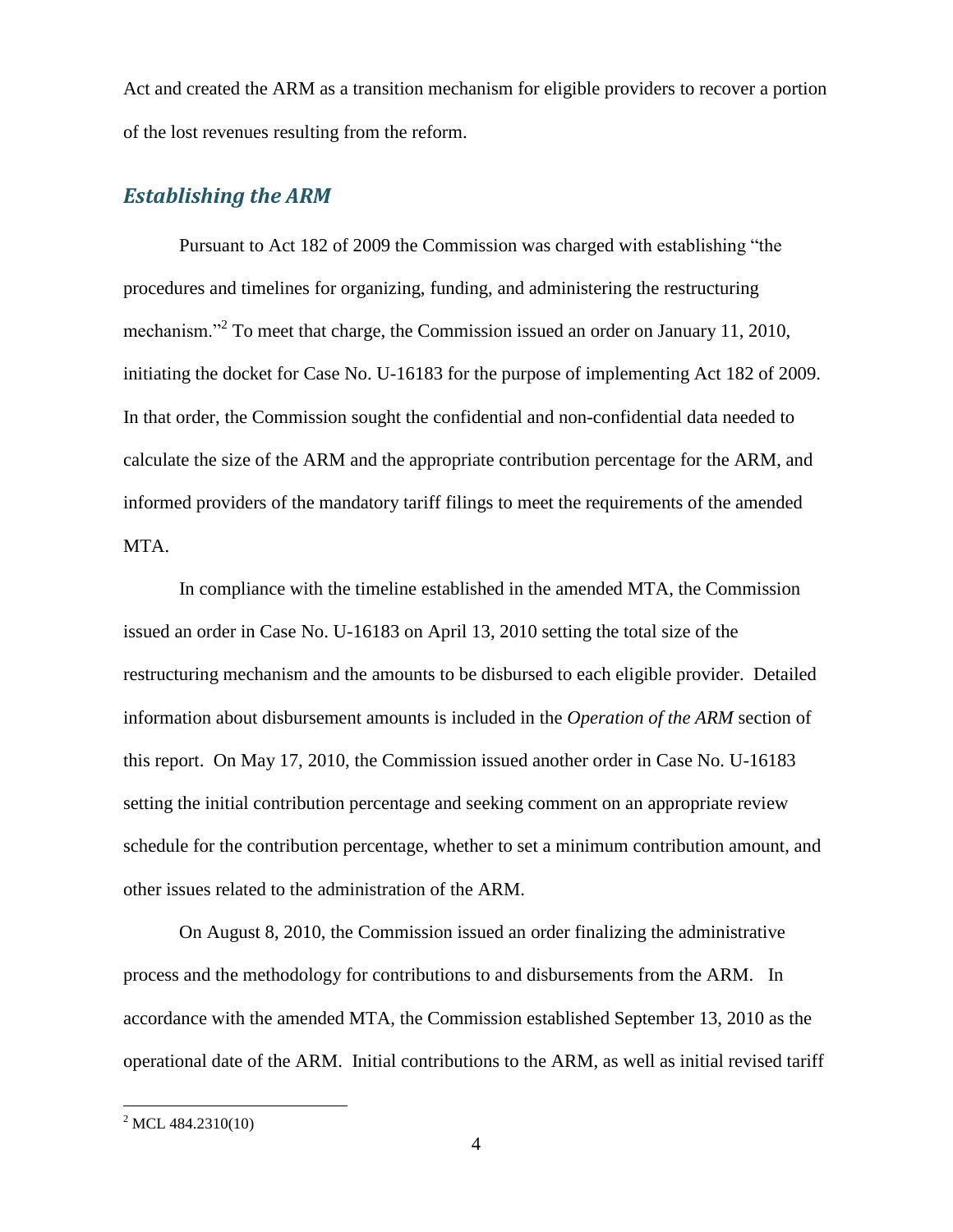filings for eligible providers, were due on September 13, 2010. The Commission directed that the first ARM disbursements would be issued the last week of October 2010, with subsequent disbursements going out the last week of each month. The Commission also directed the Staff to continuously review the operation of the ARM in order to ensure sufficient funding and to notify the Commission should the contribution percentage need to be revised.

## <span id="page-5-0"></span>**Federal Intercarrier Compensation Reform**

Intercarrier compensation has historically been an implicit subsidy allowing providers in high cost areas to offer service at reasonable rates.<sup>3</sup> Carriers serving higher cost areas had traditionally been able to set their intercarrier compensation rates at levels substantially higher than providers serving lower cost areas. However, as noted earlier, significant technological changes in the industry necessitated changes to the policies governing intercarrier compensation. As described in previous reports, in late 2011 the Federal Communications Commission (FCC) adopted the *USF/ICC Transformation Order* comprehensively reforming the federal universal service fund and intercarrier compensation. The FCC adopted a uniform national bill-and-keep framework as the ultimate end state for all telecommunications traffic exchanged with a local exchange carrier. Under this framework all intercarrier compensation charges, including those charged for intrastate access, will be phased out.<sup>4</sup> As an initial step in this process, the FCC capped the rates for most intercarrier compensation charges and established a transition path reducing certain intercarrier compensation rates to zero.<sup>5</sup> The

 $3$  In addition to the implicit subsidy of higher intercarrier compensation rates, service to high cost areas has also been explicitly subsidized through the federal universal service fund.

<sup>&</sup>lt;sup>4</sup> As a result, the implicit subsidy built into certain intercarrier compensation charges will also be phased out and providers will recover their costs from end-user rates and, where warranted, explicit universal service support. <sup>5</sup>The FCC's transition path addresses terminating switched access (terminating switched toll traffic) and reciprocal compensation (local traffic), but not originating switched access (originating switched toll traffic) or special access (non-switched traffic). In the order, the FCC requested comments on how to address originating access and to-date has not issued any further orders on that topic. The FCC is also studying the current state of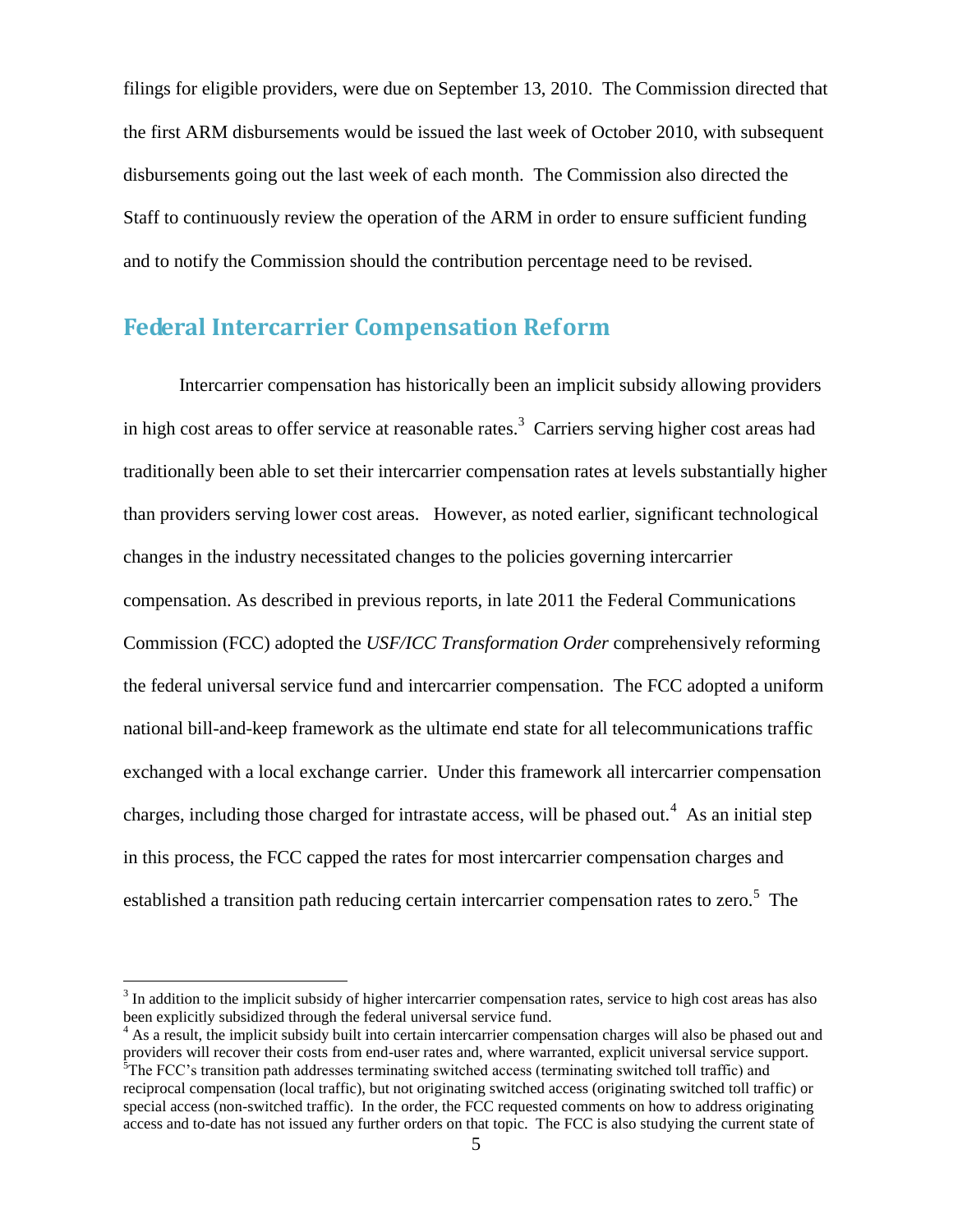FCC also adopted a recovery mechanism to provide limited recovery to providers for their reduced intercarrier compensation revenues. The FCC did not, however, preempt state intrastate access reform laws so long as such laws are not inconsistent with the FCC's reforms.

On January 12, 2012, the Commission opened a new docket, Case No. U-16943, to take comments from interested parties on whether/how Michigan's access reform or the operation of the ARM would need to be modified to be in compliance with the *USF/ICC Transformation Order*. After receiving comments and reply comments, the Commission issued an order on April 17, 2012 finding that no immediate modifications to the operation of the ARM were necessary and that there was no double recovery resulting from the FCC's recovery mechanisms. Because the FCC specifically stated that "[t]o the extent states have established rate reduction transitions for rate elements not reduced in this Order, nothing in the Order impacts such transitions…nor does this Order prevent states from reducing rates on a faster transition…"<sup>6</sup> the Commission found that the **originating** intrastate access reforms described in Act 182 of 2009 were not affected by the *USF/ICC Transformation Order*. The Commission also found that the transition for **terminating** intrastate access described in Act 182 of 2009 would only be superseded by the FCC's transition path for terminating rates as of July 1, 2012. Figure 2 shows the transition path<sup>7</sup> for intrastate switched access rates currently in effect for Michigan providers.<sup>8</sup>

special access charges in a separate proceeding. The Commission continues to participate in and monitor all FCC proceedings related to intercarrier compensation reform.

<sup>6</sup> *USF/ICC Transformation Order*, footnote 1542.

<sup>&</sup>lt;sup>7</sup> For details of the transition path from July 1, 2015 to July 1, 2020 see the USF/ICC Transformation Order, ¶801.

 $\sin^8$  The differentials listed in the chart are the differentials in the intra- and interstate rates in effect at the times specified in either PA 182 of 2009 or the *USF/ICC Transformation Order*.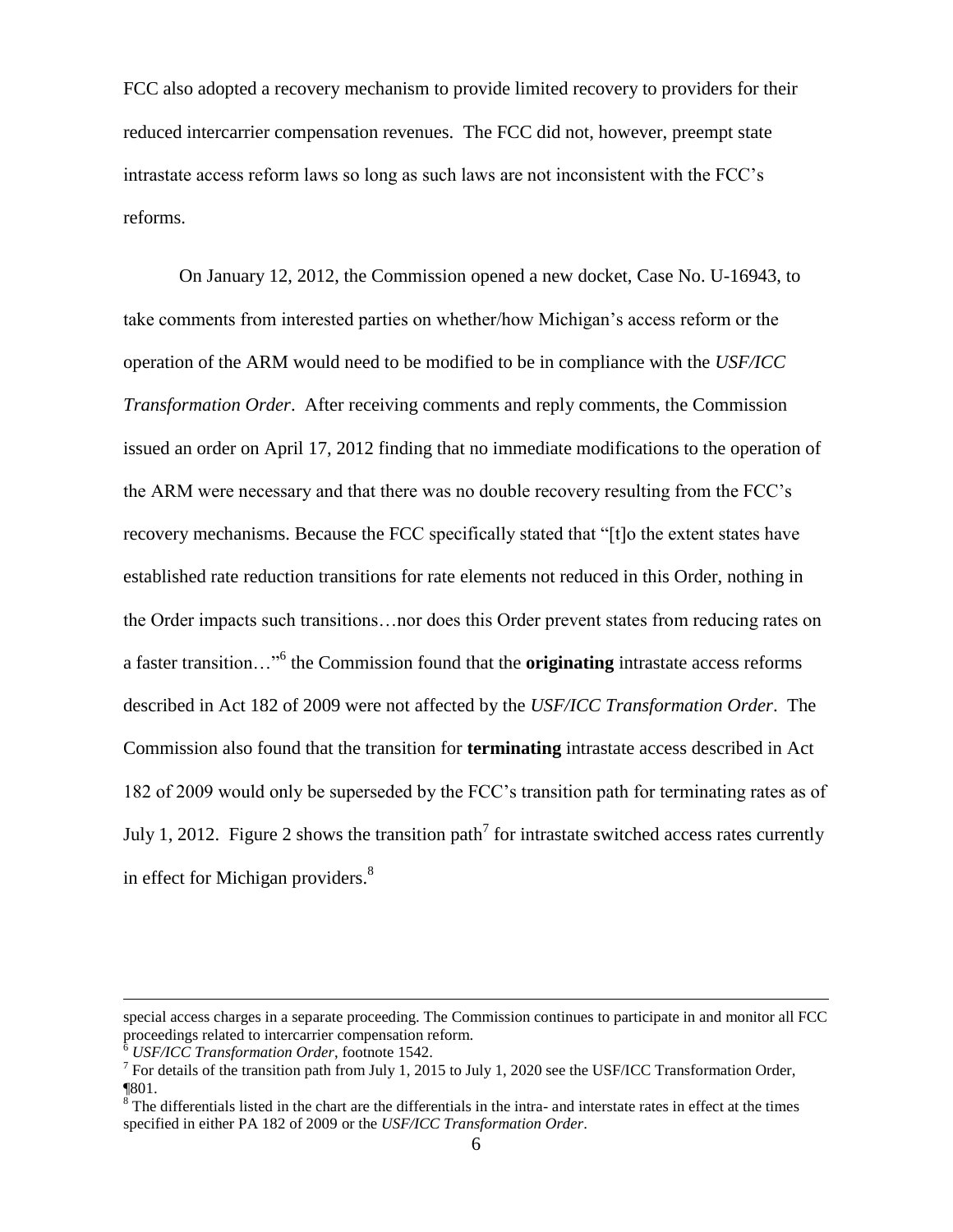**Figure 2: Michigan and FCC Switched Access Rate Transition**

| <b>Date</b>            | <b>Eligible Providers</b><br><b>Non-Eligible Providers</b>                                                                                                                     |                                                                                                                                                                     |                                                                                                                                                                        |
|------------------------|--------------------------------------------------------------------------------------------------------------------------------------------------------------------------------|---------------------------------------------------------------------------------------------------------------------------------------------------------------------|------------------------------------------------------------------------------------------------------------------------------------------------------------------------|
|                        |                                                                                                                                                                                | <b>CLECs</b>                                                                                                                                                        | <b>ILECs</b>                                                                                                                                                           |
| 9/13/2010              | <b>Originating and terminating</b><br>intrastate access rates must be<br>no higher than corresponding<br>interstate rates                                                      | no action required                                                                                                                                                  | no action required                                                                                                                                                     |
| 1/1/2011               | no action required                                                                                                                                                             | Reduce the differential between<br>the July 1, 2009 originating<br>and terminating intra- and<br>interstate rates by 20%                                            | no action required                                                                                                                                                     |
| 1/1/2012               | no action required                                                                                                                                                             | Reduce the differential between<br>the July 1, 2009 originating<br>and terminating intra- and<br>interstate rates by 40%                                            | no action required                                                                                                                                                     |
| 7/3/2012               | no action required                                                                                                                                                             | Reduce the differential between<br>the Dec. 29, 2011 intra- and<br>interstate <b>terminating</b> rates by<br>50%.                                                   | no action required                                                                                                                                                     |
| 1/1/2013               | no action required                                                                                                                                                             | Reduce the differential between<br>the July 1, 2009 originating<br>intra- and interstate rates by<br>60%                                                            | no action required                                                                                                                                                     |
| 7/1/2013               | no action required                                                                                                                                                             | <b>Terminating</b> intrastate access<br>rates must be no higher than<br>corresponding interstate rates                                                              | no action required                                                                                                                                                     |
| 1/1/2014               | no action required                                                                                                                                                             | Reduce differential between the<br>July 1, 2009 originating intra-<br>and interstate rates by 80%                                                                   | no action required                                                                                                                                                     |
| 7/1/2014               | Reduce the differential<br>between <b>terminating</b> end<br>office rates and either \$0.0007<br>(price cap carriers) or \$0.005<br>(rate of return carriers) by one-<br>third | Reduce the differential between<br>terminating end office rates<br>and either \$0.0007 (price cap<br>carriers) or \$0.005 (rate of<br>return carriers) by one-third | Reduce the differential<br>between terminating end<br>office rates and either<br>\$0.0007 (price cap carriers)<br>or \$0.005 (rate of return<br>carriers) by one-third |
| 1/1/2015               | no action required                                                                                                                                                             | <b>Originating</b> intrastate access<br>rates must be no higher than<br>corresponding interstate rates                                                              | no action required                                                                                                                                                     |
|                        | <b>All Providers</b>                                                                                                                                                           |                                                                                                                                                                     |                                                                                                                                                                        |
| 7/1/2015,<br>7/1/2016, | Continue to follow the transition path described in the USF/ICC Transformation Order                                                                                           |                                                                                                                                                                     |                                                                                                                                                                        |
| 7/01/2020              |                                                                                                                                                                                |                                                                                                                                                                     |                                                                                                                                                                        |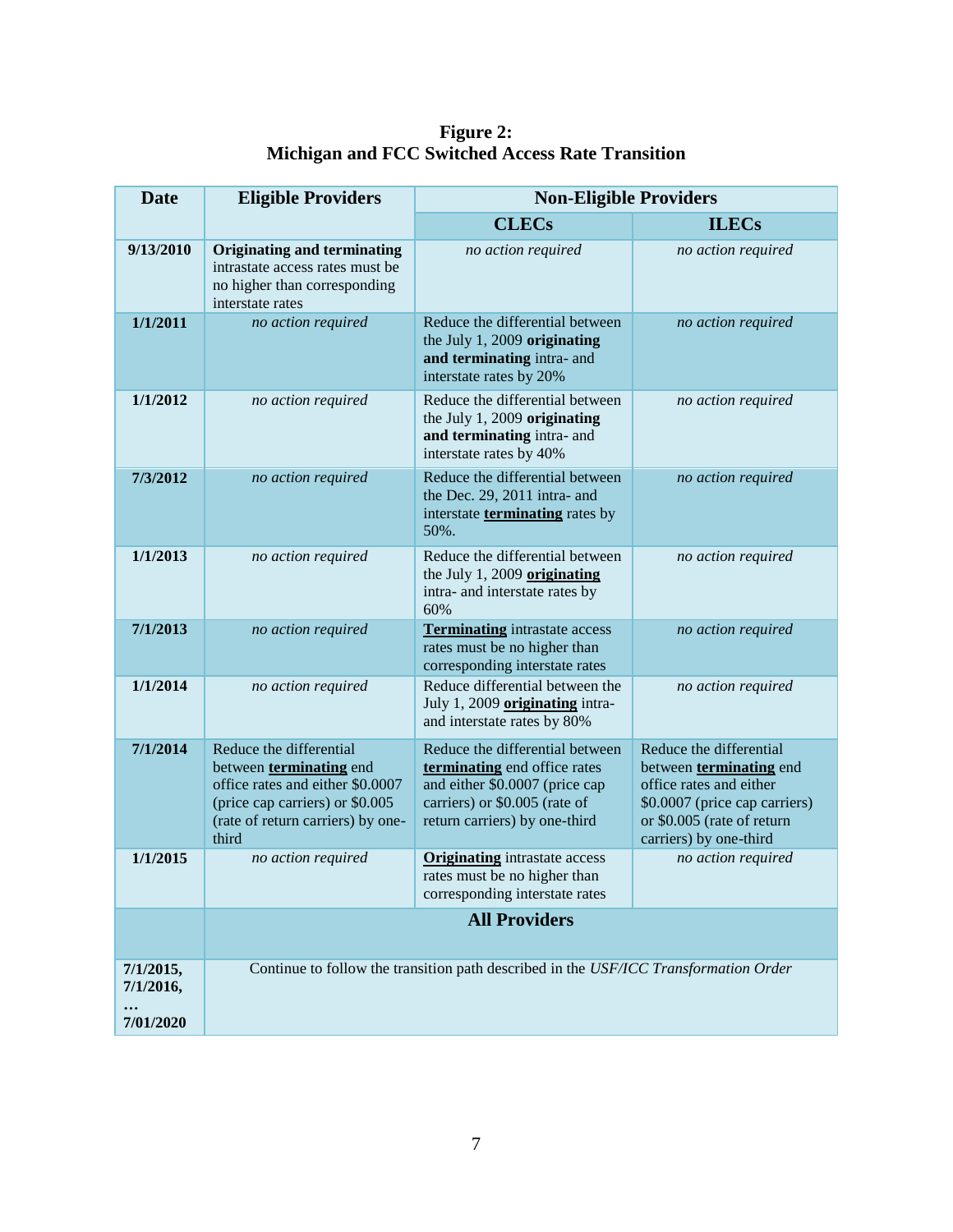## <span id="page-8-0"></span>**Intrastate Access Tariff Revisions**

 Act 182 of 2009 requires that providers' intrastate access tariffs reflect the required rate reductions. Staff reviews all tariff revisions to ensure compliance.<sup>9</sup> Intrastate switched toll access tariffs are made available to the public by the providers and most are also accessible online via links from the Commission's Online Tariff Index.<sup>10</sup> As explained previously, Michigan's access reform in Act 182 of 2009 largely aligned with the FCC's reform, but the differences between the two create some challenges. For example, Act 182 of 2009 addresses both originating and terminating switched access charges, whereas the *USF/ICC Transformation Order* only reforms terminating switched access charges. Many providers in Michigan, especially non-eligible providers, have not historically had separate originating and terminating access rates. However, now that the two are on separate transition paths, providers have to ensure that their tariffed rates meet both the MTA's requirements and the FCC requirements. In some instances providers addressed this by separating originating and terminating charges, while in other instances providers simply lowered their access rates to the lower of the originating or terminating rate requirement. An additional challenge is that Act 182 of 2009 split providers into two categories, eligible vs. non-eligible, while the FCC chose to split providers by a different set of categories, price cap vs. rate of return. The Michigan and FCC categories do not directly match up. That is, some non-eligible providers must follow the FCC's price cap transition track, while some non-eligible providers will follow the rate of return transition track. This adds complexity to the staff's review process for access tariff filings.

 $9^9$  Section 202(b) of the MTA, which allows providers to opt out of filing certain tariffs with the Commission, specifically excludes access tariffs from opt out eligibility. All providers continue to be required to file intrastate access tariffs if they are providing that service.

<sup>&</sup>lt;sup>10</sup> [Commission Online Tariff Index](http://www.dleg.state.mi.us/mpsc/comm/clec/tarfindx.htm)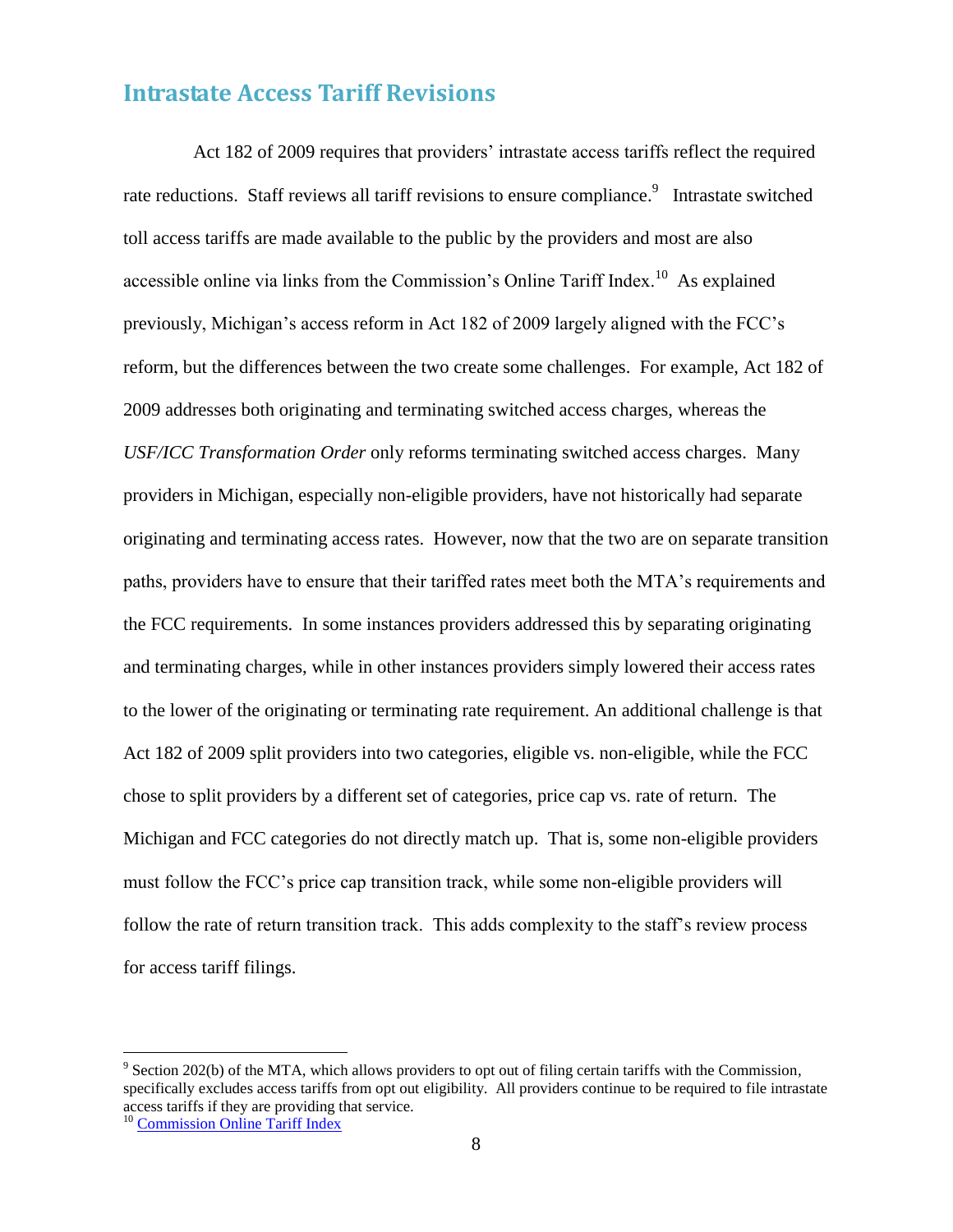By September 13, 2010, all eligible providers filed revised tariffs reflecting the new intrastate access rates required by Act 182 of 2009. These providers have continued to maintain intrastate access tariffs that are in compliance with the law by revising their tariffs as necessary. Many eligible providers have moved to an exceptions-based intrastate switched access tariff. Such a tariff ensures that changes that occur in the interstate access tariff are immediately reflected in the intrastate tariff. Therefore, while some providers will continue to file revised tariffs at the dates required by the USF/ICC Transformation Order, those that use an exceptions-based tariff will largely avoid having to make additional intrastate access tariff revisions.

Non-eligible providers filed initial revised tariff pages effective January 1, 2011 reflecting, pursuant to the MTA, a reduction of at least 20 percent of the differential between the intra- and interstate rates in effect as of July 1, 2009. These providers filed the next revision effective January 1, 2012, reflecting at least a 40% reduction in the differential described in the MTA.<sup>11</sup> In compliance with the *USF/ICC Transformation Order*, noneligible providers filed intrastate switched access tariff revisions reflecting the required 50% differential reduction for **terminating** rates effective no later than July 3, 2012. The third step in the MTA process required non-eligible providers to file revised **originating** access tariffs effective January 1, 2013 representing a 60% reduction in the differential as described in the law. Non-eligible providers also had to make a tariff filing effective July 2, 2013 showing **terminating** intrastate access rates no higher than corresponding interstate rates. The next intrastate tariff revision for non-eligible providers was filed with an effective date of January

 $11$  As noted in earlier reports, determining whether the 20 or 40% differential was met was not a simple calculation. Intrastate switched access rates are actually comprised of multiple rate elements. Providers do not necessarily use the same rate elements and/or offer the same services in both the intra- and interstate jurisdictions. Additionally, some providers charge only a composite rate while others charge based upon the various elements. Again, this may not be consistent across intra- and interstate jurisdictions even within a single company.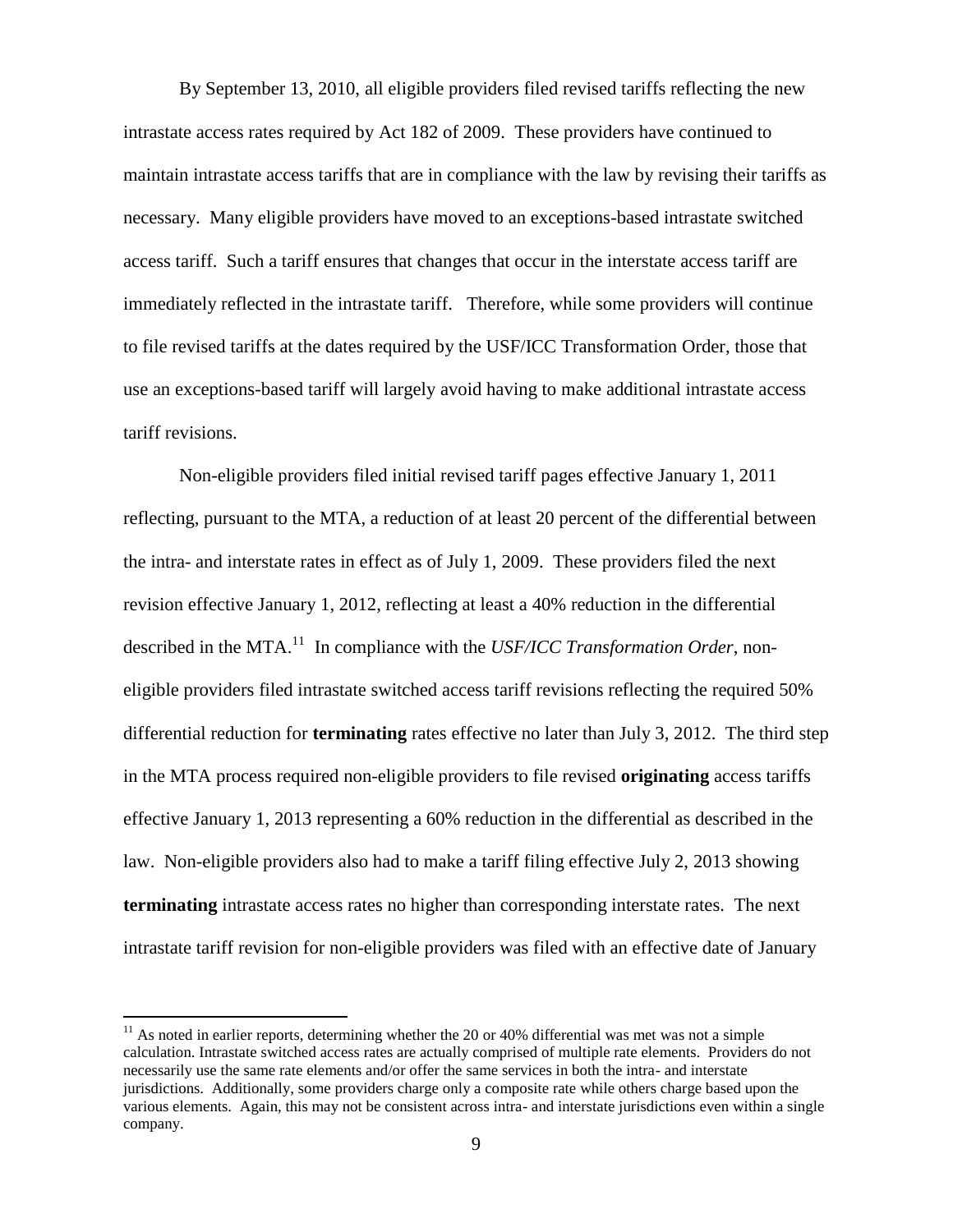1, 2014 and reflected the required 80% reduction in the differential in **originating** access rates as described in the law.

Effective July 1, 2014, both eligible and non-eligible providers filed tariff revisions in compliance with *the USF/ICC Transformation Order*. Both groups of providers were required to reduce the differential between **terminating** end office rates and either \$0.0007 (price cap carriers) or \$0.005 (rate of return carriers) by one-third. The next scheduled tariff revision will be January 1, 2015. Commission staff will continue to monitor these revisions as they occur.

## <span id="page-10-0"></span>**Operation of the ARM**

#### <span id="page-10-1"></span>*Disbursements*

Eligible providers are entitled to receive monthly disbursements from the ARM to recover a portion of lost intrastate access revenues that resulted from the rate reductions established in the amended MTA. All eligible providers have completed the necessary registration process with the State of Michigan enabling the State to issue the ARM disbursements.

To establish the initial size of the ARM, Act 182 of 2009 directed eligible providers to provide information to the Commission within 60 days from the effective date of the Act.<sup>12</sup> All eligible providers were required to submit 2008 intrastate access demand data and the corresponding current rate information. This information allowed Commission Staff to calculate the amount of the reduction in annual intrastate access revenues that would result from the required reduction in rates. The reduction was calculated for each provider as the difference between intrastate and interstate access service rates in effect as of July 1, 2009,

 $12$  MCL 484.2310(11)(a)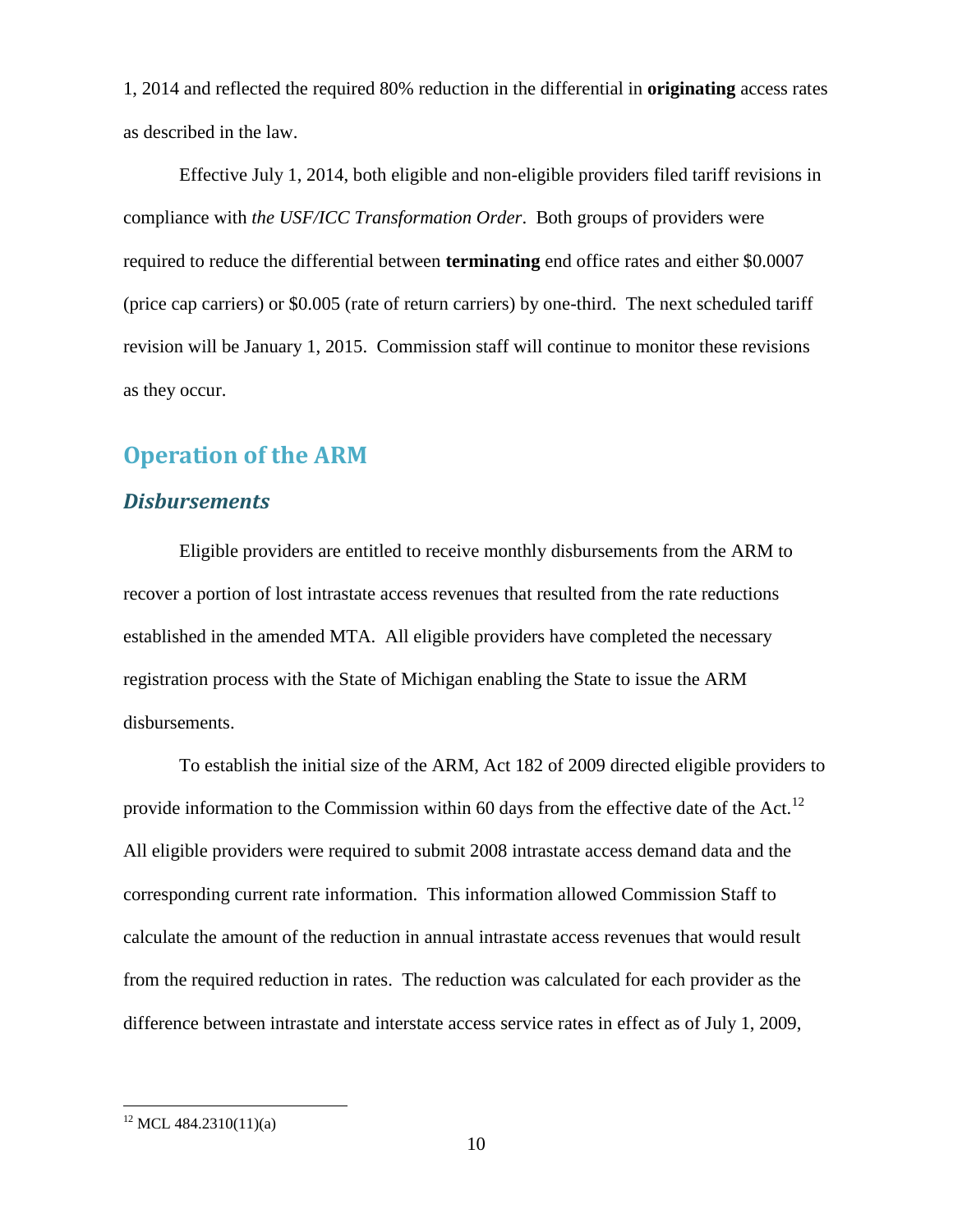multiplied by the intrastate switched access minutes of use and other switched access demand quantities for 2008.

The first disbursements from the ARM were issued during the last week of October 2010, with succeeding disbursements being issued the last week of each month. Figure 3, following, shows the monthly disbursement amounts in effect for each eligible provider for the time period covered by this report, as well as the resulting total year disbursements for each provider. The disbursements remained the same through this fiscal year.

Each eligible provider has its own monthly disbursement that remains unchanged until the resizing of the ARM. The first ARM resizing was scheduled for 2014; however, due to changes in the MTA in 2014, the fund will not be resized until 2018. Public Act 52 of 2014 amended the MTA in several areas including Section 310 with a new resizing date of March 13, 2018. At such time, Commission will calculate new disbursement amounts and adjust monthly disbursements accordingly.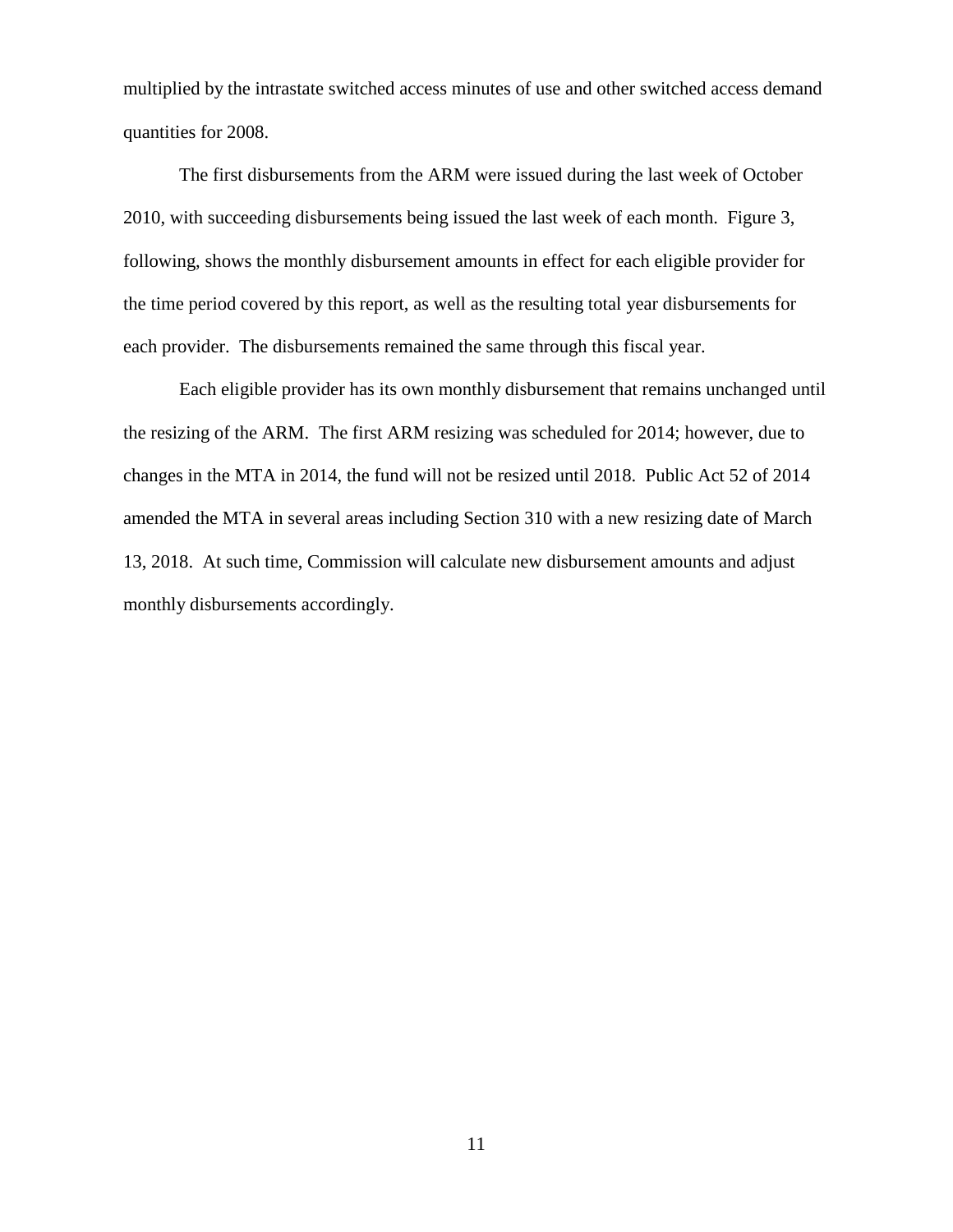| <b>Eligible Provider</b>                             | <b>Monthly</b><br><b>Disbursement</b> | <b>Total</b><br><b>Disbursements</b><br>Oct. 2013-Sept.<br>2014 |
|------------------------------------------------------|---------------------------------------|-----------------------------------------------------------------|
| Ace Telephone Company (Ace)                          | \$34,844.51                           | \$418,134.08                                                    |
| Ace Telephone Company (Peninsula)                    | \$4,806.30                            | \$57,675.60                                                     |
| <b>Allband Communications Cooperative</b>            | \$505.11                              | \$6,061.27                                                      |
| Allendale Telephone Company                          | \$38,778.82                           | \$465,345.88                                                    |
| Allendale Telephone Company (Drenthe)                | \$2,771.37                            | \$33,256.40                                                     |
| Baraga Telephone Company                             | \$15,738.06                           | \$188,856.72                                                    |
| <b>Barry County Telephone Company</b>                | \$39,986.08                           | \$479,832.98                                                    |
| <b>Blanchard Telephone Company</b>                   | \$4,138.24                            | \$49,658.85                                                     |
| <b>Bloomingdale Telephone Company</b>                | \$13,909.96                           | \$166,919.56                                                    |
| Carr Telephone Company                               | \$8,438.22                            | \$101,258.64                                                    |
| CenturyTel Midwest-MI, Inc.                          | \$188,672.43                          | \$2,264,069.14                                                  |
| CenturyTel of Michigan                               | \$406,633.15                          | \$4,879,597.76                                                  |
| CenturyTel of Northern Michigan                      | \$17,185.17                           | \$206,222.02                                                    |
| CenturyTel of Upper Michigan                         | \$93,081.04                           | \$1,116,972.46                                                  |
| Chapin Telephone Company                             | \$3,421.00                            | \$41,052.03                                                     |
| Chatham Telephone Company (TDS Telecom)              | \$23,553.99                           | \$282,647.89                                                    |
| Chippewa County Telephone Company                    | \$6,535.00                            | \$78,420.06                                                     |
| Climax Telephone Company                             | \$2,018.47                            | \$24,221.61                                                     |
| Communications Corporation of Michigan (TDS Telecom) | \$18,765.76                           | \$225,189.18                                                    |
| Deerfield Farmers' Telephone Company                 | \$11,652.23                           | \$139,826.74                                                    |
| Frontier Communications of Michigan                  | \$109,614.02                          | \$1,315,368.25                                                  |
| Hiawatha Telephone Company                           | \$30,023.38                           | \$360,280.57                                                    |
| Island Telephone Company (TDS Telecom)               | \$3,583.77                            | \$43,005.19                                                     |
| Kaleva Telephone Company                             | \$12,650.87                           | \$151,810.41                                                    |
| Lennon Telephone Company                             | \$10,100.58                           | \$121,206.95                                                    |
| Michigan Central Broadband Company                   | \$10,281.57                           | \$123,378.86                                                    |
| Midway Telephone Company                             | \$4,054.04                            | \$48,648.54                                                     |
| Ogden Telephone Company                              | \$2,434.73                            | \$29,216.81                                                     |
| Ontonagon Telephone Company                          | \$16,353.51                           | \$196,242.17                                                    |
| Pigeon Telephone Company                             | \$13,376.16                           | \$160,513.87                                                    |
| Sand Creek Telephone Company                         | \$5,852.92                            | \$70,235.02                                                     |
| Shiawassee Telephone Company (TDS Telecom)           | \$30,127.72                           | \$361,532.60                                                    |
| Springport Telephone Company                         | \$14,417.84                           | \$173,014.08                                                    |
| Upper Peninsula Telephone Company                    | \$15,777.08                           | \$189,324.92                                                    |
| <b>Waldron Telephone Company</b>                     | \$2,130.26                            | \$25,563.13                                                     |
| Westphalia Telephone Company                         | \$23,516.25                           | \$282,194.96                                                    |
| Winn Telephone Company                               | \$3,012.65                            | \$36,151.75                                                     |
| Wolverine Telephone Company (TDS Telecom)            | \$73,271.80                           | \$879,261.61                                                    |
| <b>Sum of Disbursements</b>                          | \$1,316,014.04                        | \$15,792,168.54                                                 |

## **Figure 3: Eligible Provider Disbursements**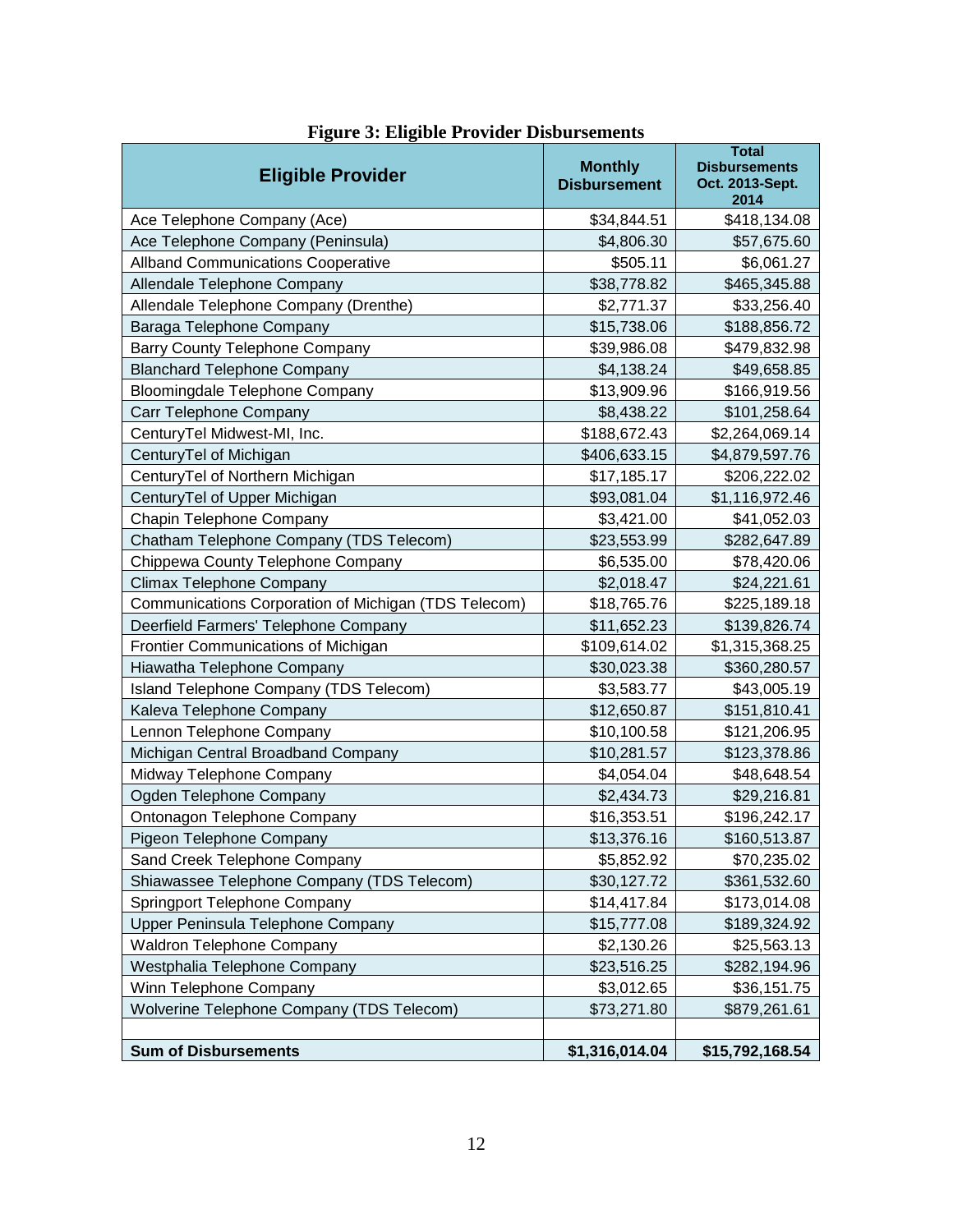### <span id="page-13-0"></span>*Contributions*

The ARM is sustained by a "mandatory monthly contribution by all providers of retail intrastate telecommunications services and all providers of commercial mobile service."<sup>13</sup> Providers are required to pay into the ARM based upon a percentage of their intrastate retail telecommunications services revenues. Each month, contributing providers are to multiply monthly retail intrastate telecommunications services revenues by the contribution factor to determine their monthly contribution into the ARM fund. The Commission has an [online](http://efile.mpsc.state.mi.us/phpsc/comm/armccm/)  [form](http://efile.mpsc.state.mi.us/phpsc/comm/armccm/) available that providers are required to use and submit with each contribution.

In order to determine the initial percentage for the monthly contribution, Act 182 of 2009 required providers to report their 2008 retail intrastate revenues to the Commission within 60 days of the effective date of the Act. The Commission found that the total of all providers' 2008 retail intrastate telecommunications services revenues was  $$4,190,942,420.15."$ <sup>14</sup> To determine the initial contribution percentage, the total size of the  $ARM<sup>15</sup>$  was divided by the total 2008 retail intrastate revenues as reported. This calculation resulted in the initial contribution percentage of 0.431 percent.

Pursuant to the amended MTA, "[t]he commission may increase or decrease the contribution assessment on a quarterly or other basis as necessary to maintain sufficient funds for disbursements."<sup>16</sup> Given the constantly changing telecommunications market, regular review of the contribution percentage is necessary. The Commission has recalculated the contribution factor, and adjusted it five times in the past four years. These adjustments are necessary to ensure sufficient funds for disbursements and administrative costs.

 $13$  MCL 484.2310(12)

 $14$  U-16183, Commission Order dated May 17, 2010, Page 2

<sup>&</sup>lt;sup>15</sup> As noted earlier, the total size of the ARM is equal to 12 months of disbursements, plus approximate administrative costs and a cash reserve equal to one month of disbursements.

 $16$  MCL 484.2310(14)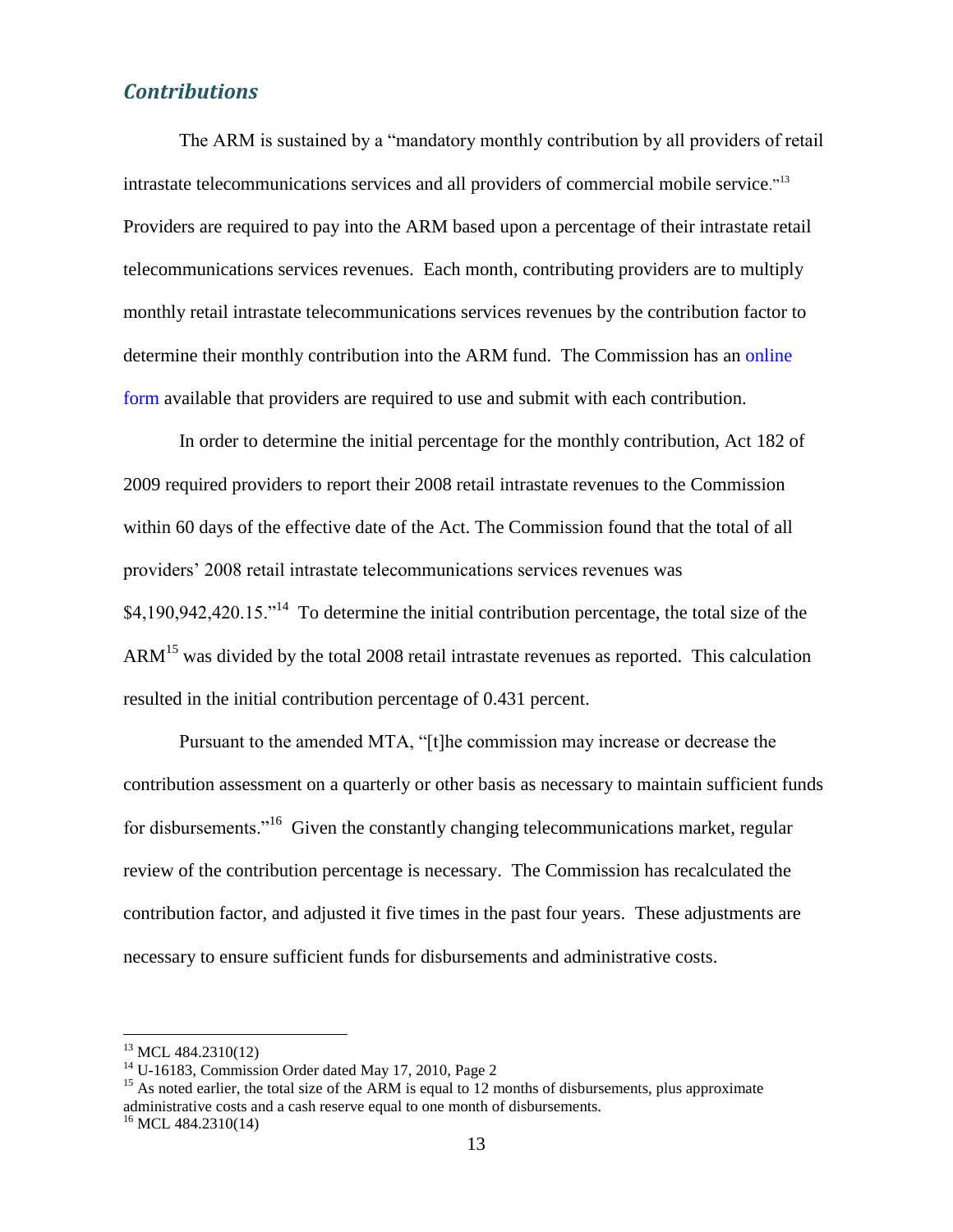Most recently, the Commission issued an Order in Case No. U-16183 on September 26, 2014 increasing the contribution percentage to 0.680 percent. This contribution percentage went into effect on November 14, 2014 and will be effective for December 2014 contributions. Figure 4 details the changes to the contribution percentage over the life of the fund. The Commission will continue to monitor the ARM and modify the contribution percentage as necessary.



As discussed previously, providers contribute to the ARM based on retail intrastate telecommunications services revenues, exclusive of VoIP revenues. The range of contributing providers includes incumbent and competitive local exchange carriers (ILECs and CLECs), mobile wireless providers and other types of providers.<sup>17</sup> Contributions for the operation of fiscal year 2014 of operation totaled approximately \$12 million.<sup>18</sup> The decrease

 $17$  Other types of providers include operator service providers, interexchange carriers, payphone providers, competitive access providers and toll resellers.

<sup>&</sup>lt;sup>18</sup> Data represents contributions from September 1, 2013– August 31, 2014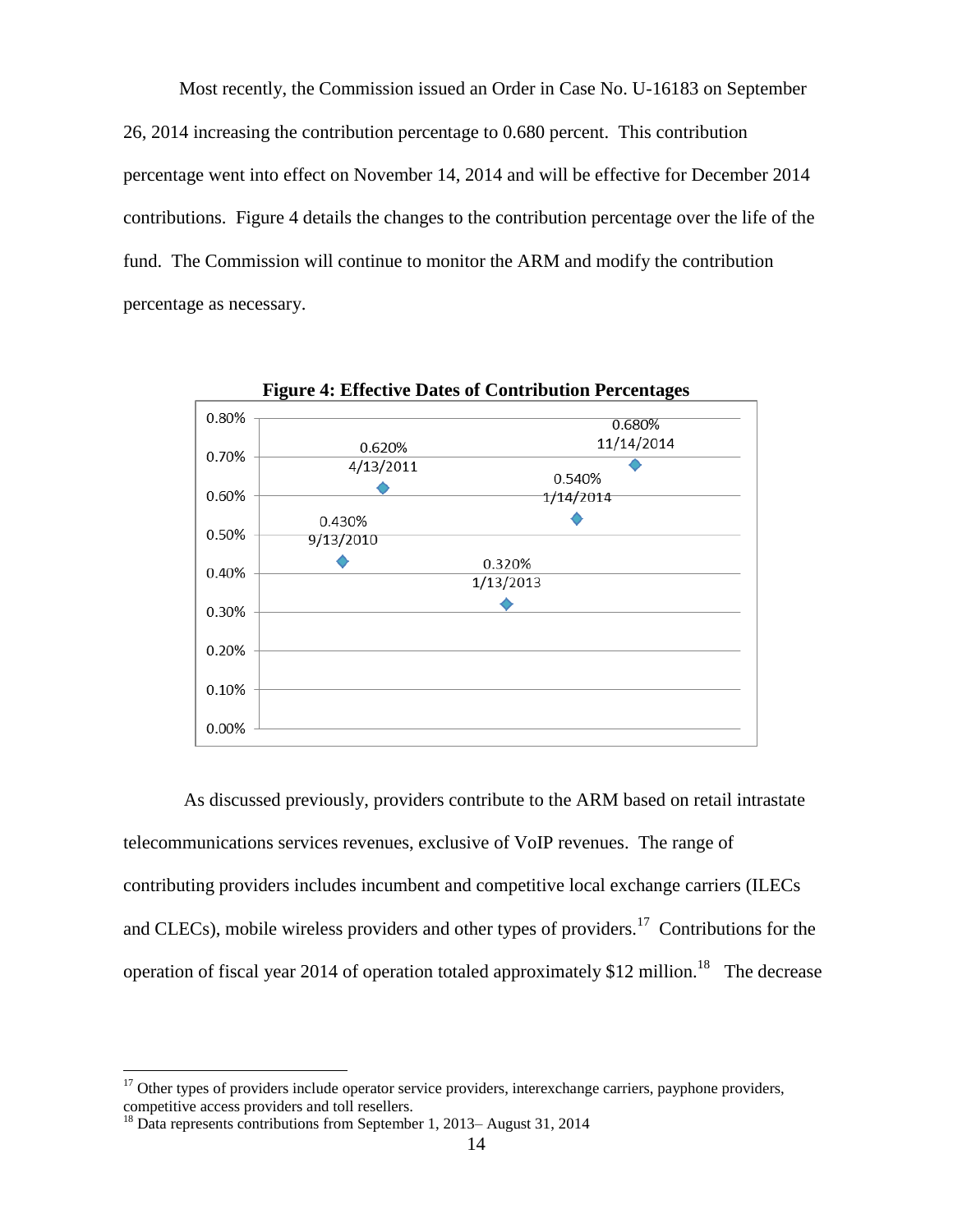in contributions from 2013 is attributed to decreased revenues from contributing providers.

See Figure 5 for a comparison of the contributions between 2012, 2013, and 2014.



**Figure 5: Total Monthly Contributions**

As shown in Figure 6, mobile wireless provider contributions represented over 62.5 percent of the revenue coming into the ARM during the fourth year of operation. ILEC contributions represent approximately 26.5 percent of revenues; CLEC contributions totaled just over 7 percent; and the remaining 3.5 percent of contributions come from other types of providers. These numbers are very similar to the breakdown by provider type for 2013.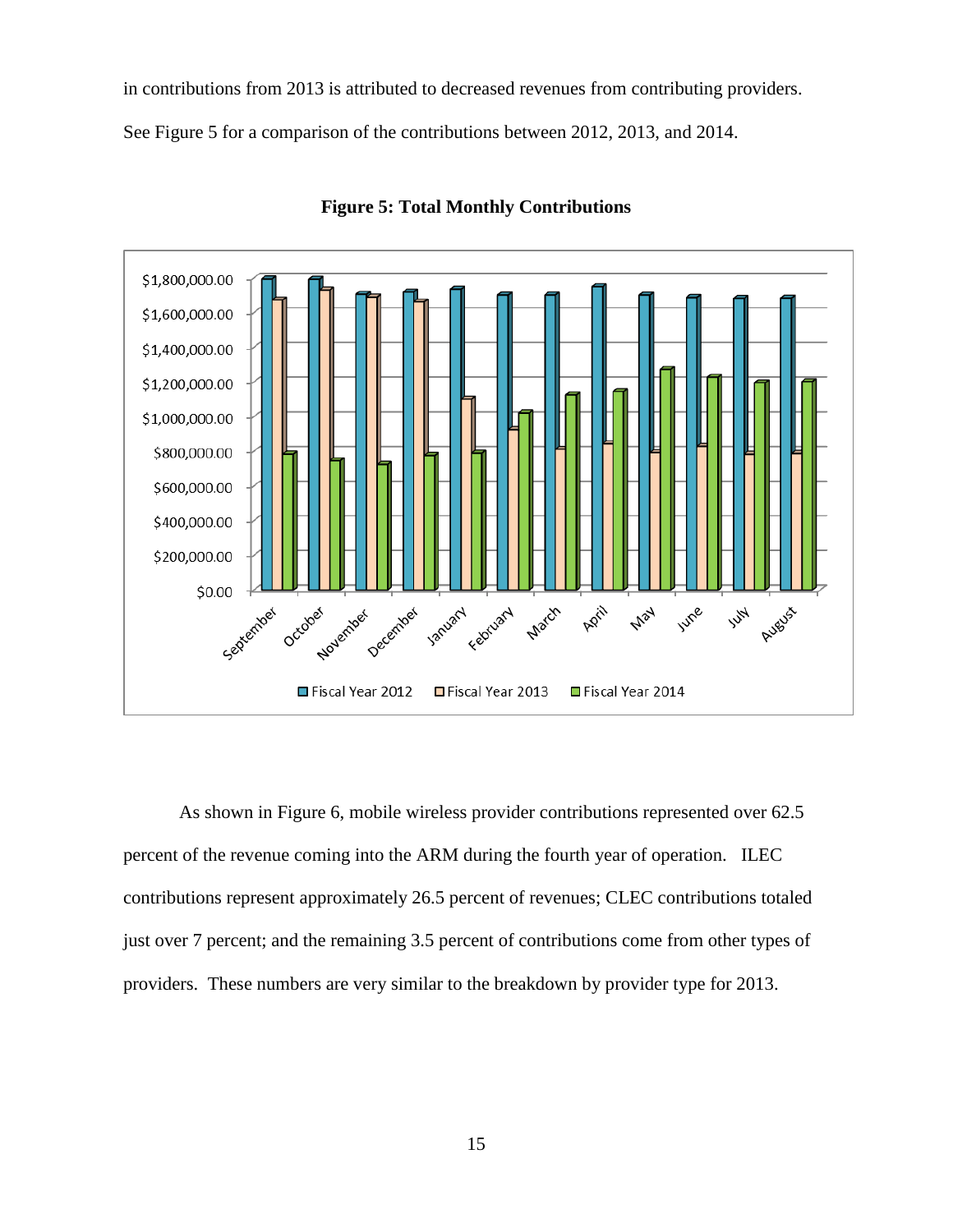

The Commission continues to work diligently through website updates, the CLEC licensing process, the Intrastate Telecommunications Service Provider registration process, and other direct communications efforts to ensure all providers are aware of the requirements related to the ARM. The number of monthly contributing providers has remained fairly consistent for the 2014 fiscal year, as shown in Figure 7, below. The Commission continues to monitor the providers that are and are not contributing to the ARM to confirm that all providers operating in Michigan are in compliance.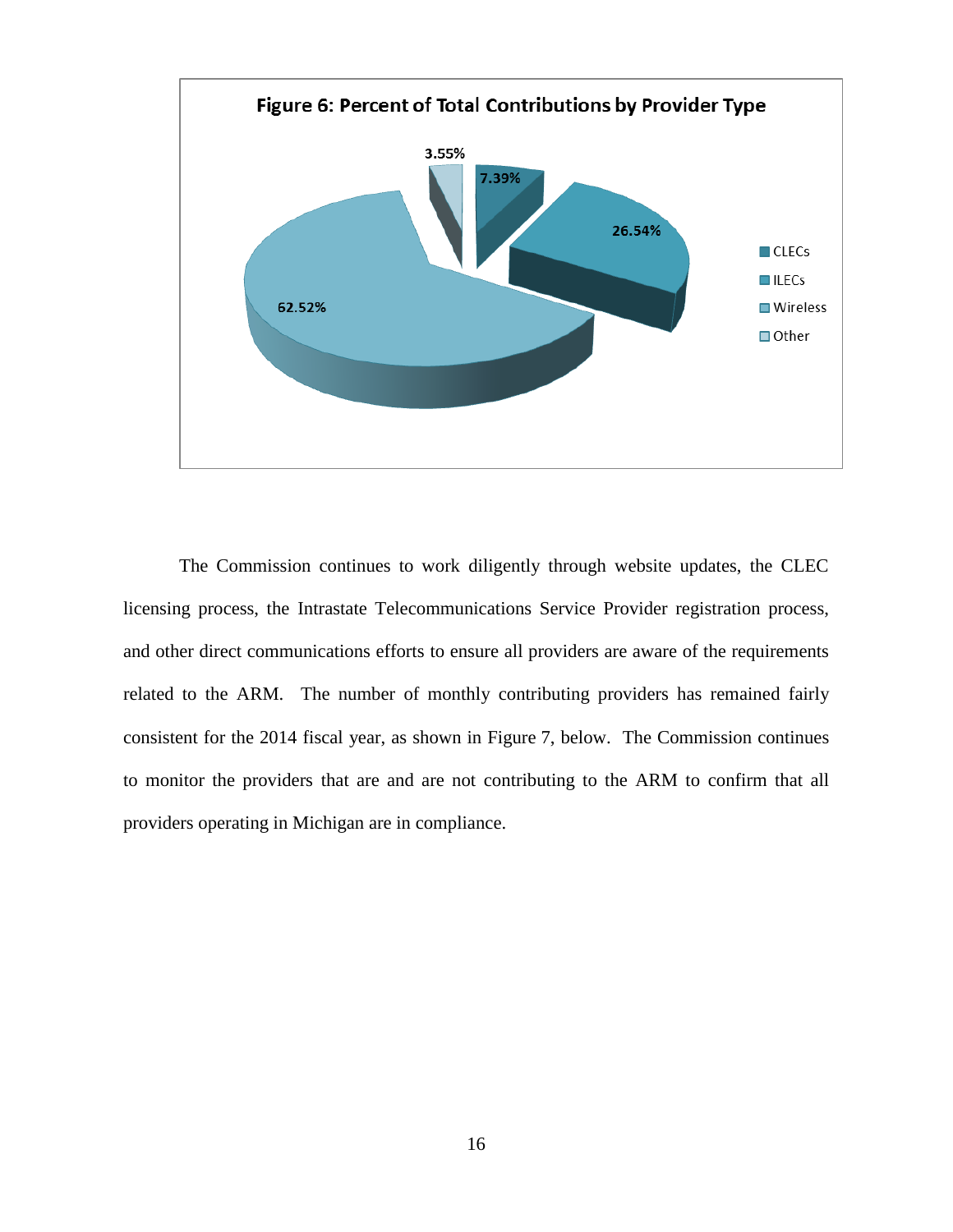| <b>Month</b> | <b>Fiscal Year 2013</b> | <b>Fiscal Year 2014</b> |
|--------------|-------------------------|-------------------------|
| September    | 248                     | 254                     |
| October      | 246                     | 246                     |
| November     | 244                     | 250                     |
| December     | 241                     | 248                     |
| January      | 242                     | 249                     |
| February     | 252                     | 249                     |
| March        | 252                     | 250                     |
| April        | 251                     | 246                     |
| May          | 250                     | 248                     |
| June         | 250                     | 246                     |
| July         | 249                     | 247                     |
| August       | 244                     | 241                     |

#### **Figure 7: Number of Contributing Providers by Month**

### <span id="page-17-0"></span>*Administrative Costs*

Pursuant to the MTA, "[t]he commission shall recover its actual costs of administering the restructuring mechanism from assessments collected for the operation of the restructuring mechanism."<sup>19</sup> The Commission has established a section within the Telecommunications Division to administer the ARM. The Access Restructuring Fund Administration Section was officially established in January 2011 and at that time administrative costs began to be recovered from the ARM. The yearly administrative costs for fiscal year 2014 (the period October 2013 through September 2014) is \$447,385.59; yielding a monthly average of \$37,282.13 to account for the administration of the fund.

## <span id="page-17-1"></span>**Act 52 of 2014**

Effective March 25, 2014, Public Act 52 of 2014 amended the MTA, including changes to Section 310. The act eliminated the resizings of the ARM scheduled at 4 and 8

 $\overline{a}$ <sup>19</sup> MCL 484.2310 (9)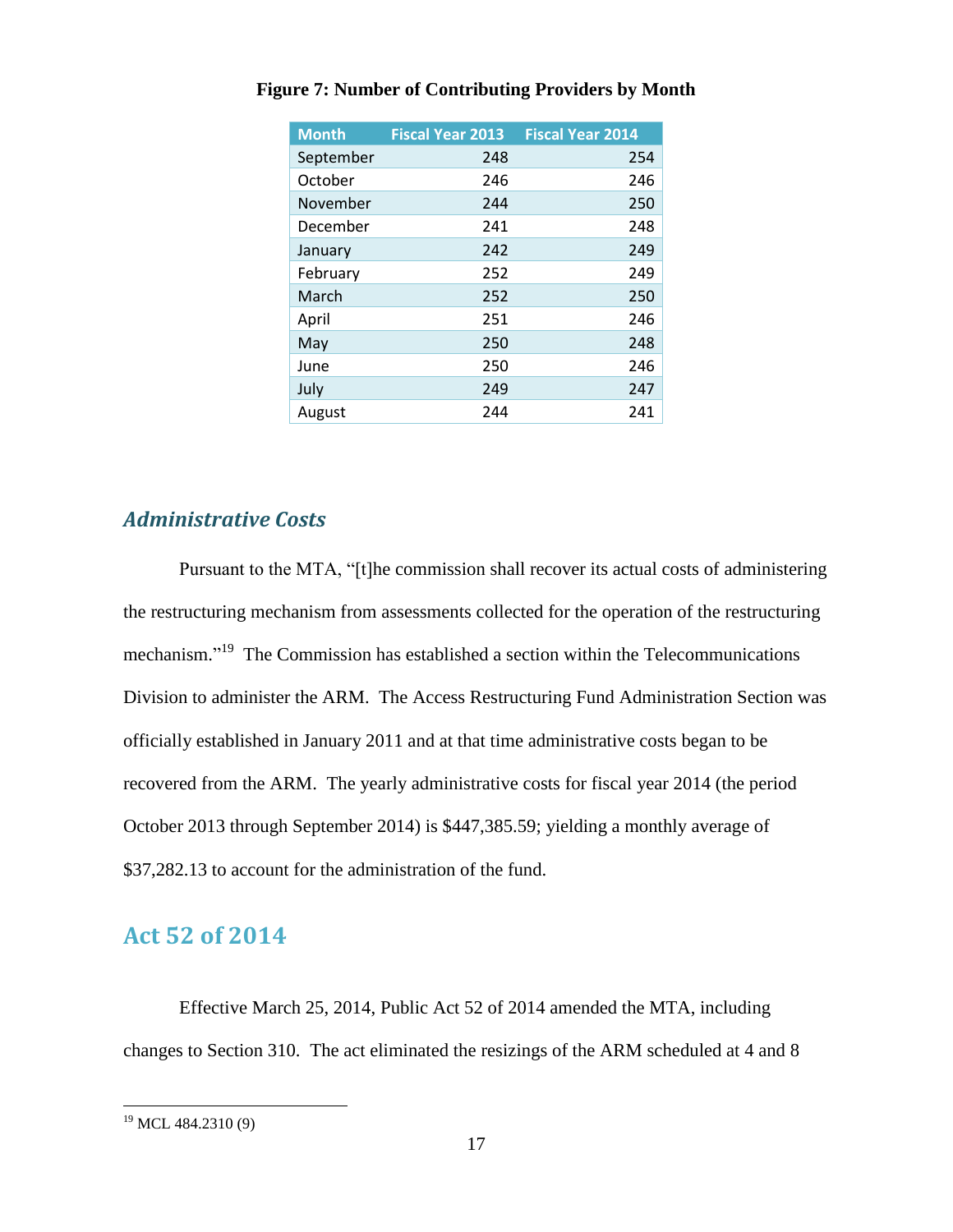years of operation (September 13, 2014 and September 13, 2018) and replaced them with a single resizing effective March 13, 2018.

Public Act 52 of 2014 also amended the Commission's reporting requirements, providing that "The report shall also identify any duplicative costs or revenues that are already being recovered by eligible providers through federal access recovery charges or the Connect America Fund."<sup>20</sup> At this time the Commission has not identified any duplicative revenue recovery. The Commission maintains its finding in Case No. U-16943 that the possibility for double recovery does not exist until the ARM is resized. Since Public Act 52 of 2014 has eliminated the 2014 resizing of the fund, the possibility for double recovery has essentially been postponed until 2018. Furthermore, carriers certify annually to the National Exchange Carrier Association and the FCC that they have excluded revenues received from state recovery mechanisms from amounts eligible for federal recovery mechanisms.

## <span id="page-18-0"></span>**Conclusion**

To date, the Commission has implemented the requirements of the 2009 amendments to Section 310 of the MTA, along with the changes in 2014. The ARM is operational and receives contributions from required providers and disburses to eligible providers on a monthly basis. As described in this report, the total contributions to the ARM for the fourth year of operation were approximately \$12 million. This, coupled with the monies remaining in the ARM at the close of fiscal year 2014, was sufficient to cover the approximately \$15.8 million in disbursements, the actual administrative costs of \$447,385.59, and maintain the required cash reserve.

The Access Restructuring Mechanism Administration Section continues to monitor the fund, as well as any reforms and regulations that may affect its operation. The Commission

 $20$  MCL 484.2310 (10)